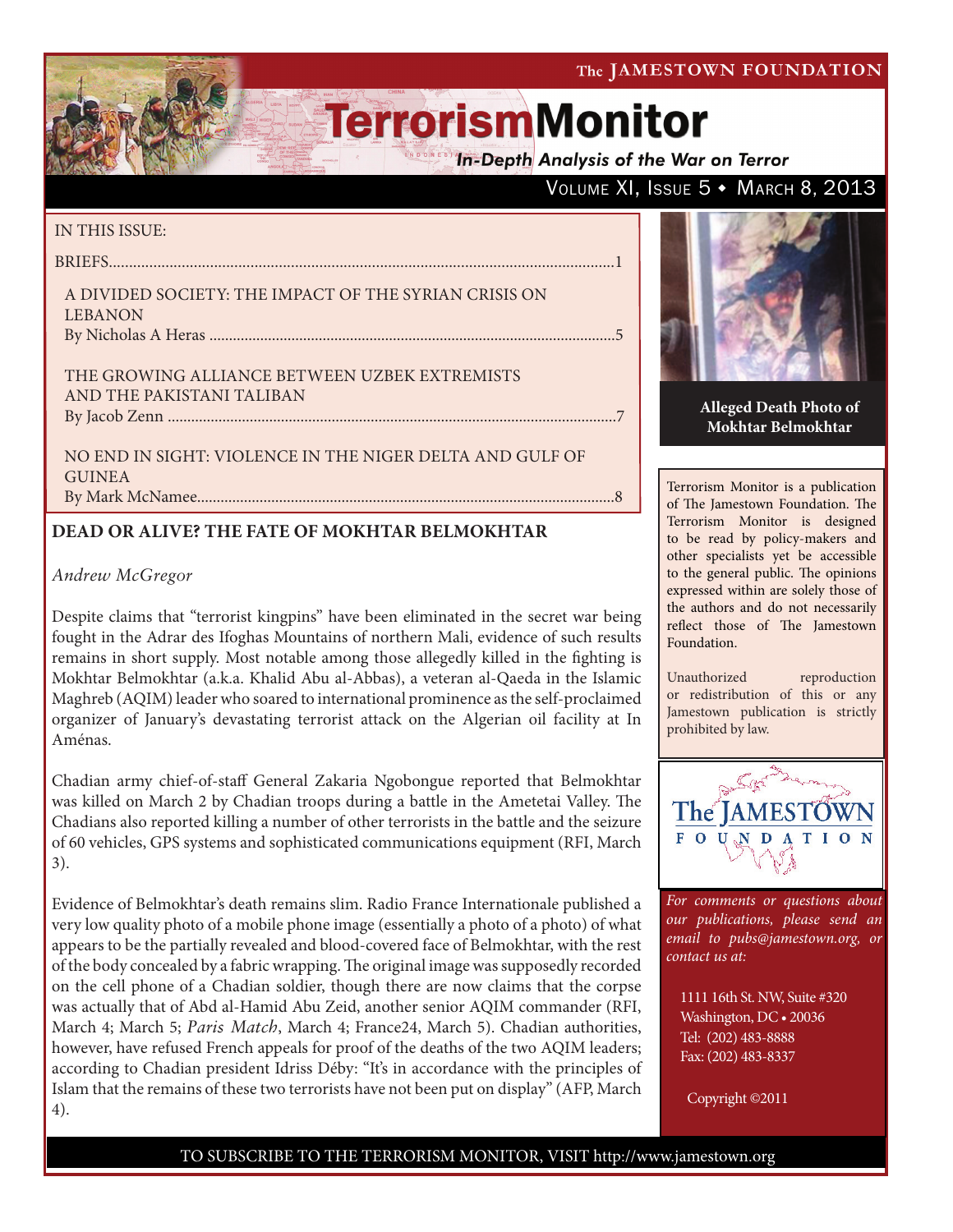Belmokhtar's Algerian AQIM colleague and rival, Abd al-Hamid Abu Zeid (a.k.a. Muhammad Ghadir), was reported dead on February 28 (*Ennahar* [Algiers], February 28). Abu Zeid was the leader of the Tarik Ibn Zayid brigade of AQIM. Algerian security services were reported to have examined the corpse and Abu Zeid's personal weapon at a military installation in northern Mali, but were unable to conclusively identify the body as his. The Algerians are now conducting DNA tests using samples taken from Abu Zeid's relatives in Algeria (*El Khabar* [Algiers], March 2).

An unofficial posting that appeared on various jihadi websites confirmed that Abu Zeid had been killed, but claimed his death occurred in a French bombardment rather than as the result of actions by the Chadian army. The message also claimed that Belmokhtar was "alive and leading the battles" and would release a statement soon (Sahara Media [Nouakchott], March 2; March 4). Adding to the confusion was a statement from rebel Tuareg of the Mouvement National de Libération de l'Azawad (MNLA) announcing that it had turned over remains believed to be those of Belmokhtar to French military forces, though it was unclear how the MNLA came into possession of these remains (*El Khabar* [Algiers], March 4).

According to the French military's chief-of-staff, Admiral Edouard Guillaud, the death of Abu Zeid was "likely, but it is only likely," while on the death of Belmokhtar the Admiral would only say that he was "extremely cautious" (Europe 1 Radio, March 4). French Defense Minister Jean-Yves Le Drian also had his reservations over President Déby's claim that Belmokhtar was dead: "We can't be sure it is him… If the Chadian president can bring us proof, so much the better. If it is true it would be very good news but it would not resolve everything" (AFP, March 6).

MNLA spokesman Hama ag Sid'Ahmed confirmed Abu Zeid's death on the basis of reports from local notables and the testimony of the three young survivors of the French air raid that hit Abu Zeid's hideout. However, Sid'Ahmed claims that various notables who know Belmokhtar have reported he is alive and well but has left the combat regions. According to the same sources, Omar Ould Hamaha, the leader of the Movement for Unity and Jihad in West Africa (MUJWA) was still active in the region between Gao and Tessalit (*Le Temps d'Algérie*, March 5).

The continuing hunt for extremists in the mountains of Kidal and the possible elimination of several top al-Qaeda leaders has raised concerns in France over the safety of the French hostages still being held by AQIM and its allies. There are many rumors regarding their fate, but Admiral Guillaud says

### TerrorismMonitor Volume XI + Issue 5 + March 8, 2013

the army does not believe the hostages are with the terrorists in their mountain hide-outs: "We think the hostages are not there [where air strikes are taking place], otherwise we would not be carrying them out" (AFP, March 4).

In their search for militants, the French military is using French-built Harfang surveillance drones (previously employed in Afghanistan and Libya) and Atlantique-2 surveillance aircraft. Also in use is the Eurocopter Tiger, a multi-role aircraft that can conduct surveillance as well as carry out airstrikes. However, despite a lack of cover in many areas, AQIM's gunmen have proved remarkably skilled at disguising their movements and camps in northern Mali. The Tigharghar region of the Adrar des Ifoghas is especially suited for concealment and offers numerous opportunities for ambushes, as the Chadians have discovered. According to a French military spokesman, AQIM has established underground bunkers with pre-positioned arms and food depots in the mountains that fighters can move between with ease (AP, February 28).

MNLA fighters cooperating with French forces in Kidal have begun house-to-house searches for Islamists and are focusing on the residences of members of the Mouvement Islamique de l'Azawad (MIA), a newly formed group of Tuareg Islamists who abandoned Iyad ag Ghali's Ansar al-Din movement when French forces began advancing into northern Mali (For the MIA and its leader, Algabass ag Intallah, see Militant Leadership Monitor, January 29). The MNLA continues to reject all efforts by the MIA to form a political alliance, saying that the MIA members "bear the scent of AQIM" (RFI, March 3).

Across the border, Algeria has stepped up efforts to prevent Islamist penetration by mounting extra patrols and reconnaissance flights. A multi-arm operational task force has been set up at the military base at Tamanrasset under the command of former Special Forces commander Major General Ammar Athamnia, commander of the 6th military region (Tamanrasset). According to one American report, the United States has also committed resources from the CIA, FBI, the Drug Enforcement Agency (DEA) and the Joint Special Operations Command in the hunt for Belmokhtar and other AQIM warlords (*Wall Street Journal*, February 11).

So long as France continues to impose a blanket of silence over military operations in the Kidal region it will remain difficult to confirm reports emerging from the bitter conflict being fought there. The idea of Mokhtar Belmokhtar making a last stand, trapped by Chadian and French troops in the rocks of the Ifoghas Mountains, seems contrary to everything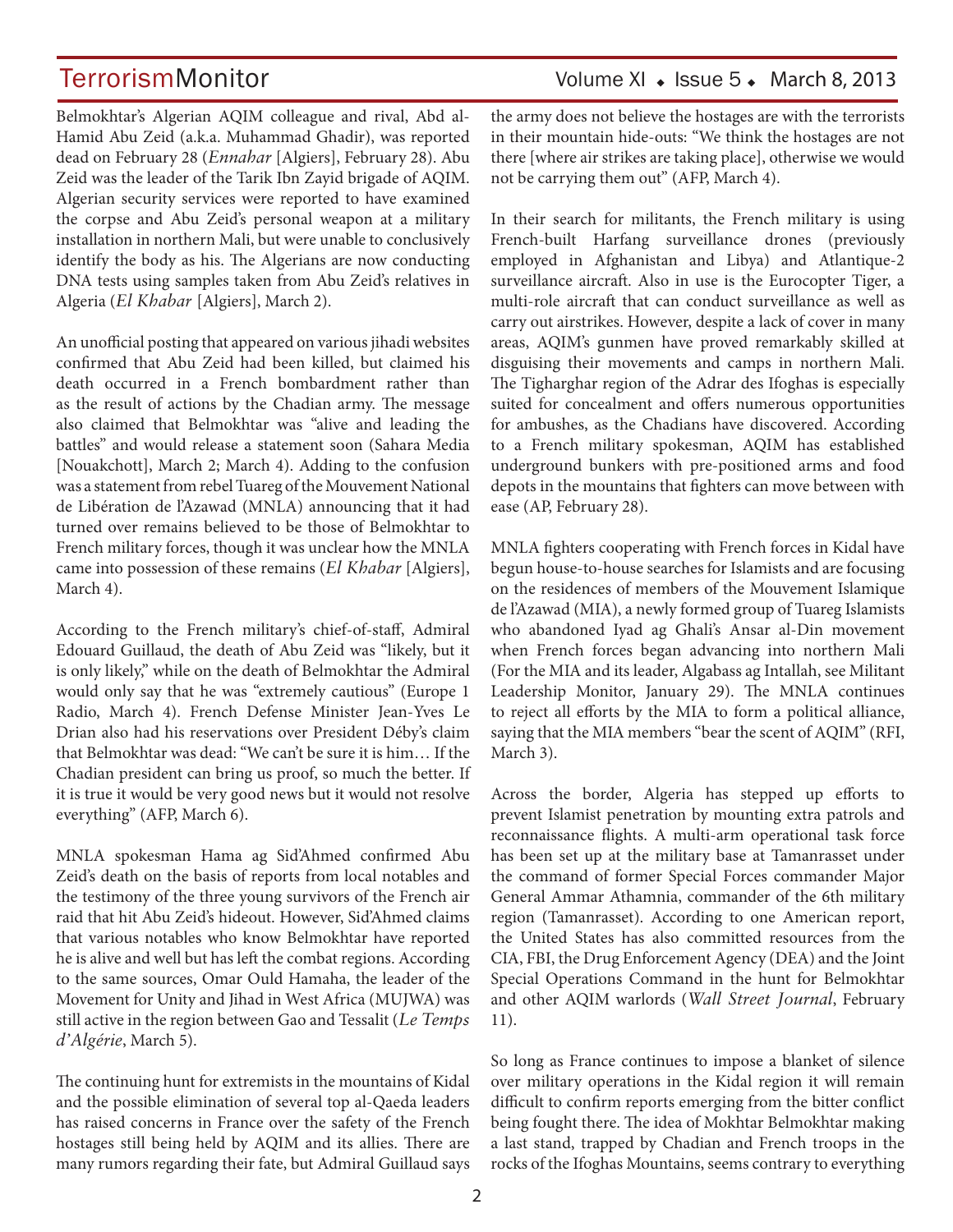we know about Belmokhtar, including his dedication to mobility and advance preparation of escape routes and caches of arms and supplies. Belmokhtar also appeared to lack the ideological conviction that was characteristic of Abu Zeid and other AQIM commanders. It is possible that may have changed in recent months, but the answer to that question lies in the true motivations behind Belmokhtar's attack on In Aménas, motivations that remain poorly understood as of yet. It would seem more likely for Belmokhtar to have made a break from his base at the town of al-Khalil on the Algerian border into Niger and gone on into southern Libya, where Belmokhtar established contacts with local jihadis over the last two years. He may also have sought unofficial help from contacts in Algerian intelligence formed during Algeria's long "dirty war" against AQIM's Islamist predecessors. In its need for morale-boosting news after suffering heavy losses in the Ifoghas Mountains, Chad's military leadership may have acted rashly by announcing the deaths of Belmokhtar and Abu Zeid. However, now that the announcements have been made, it has become essential to verify or dismiss these claims in order to formulate the future direction of the counter-terrorist campaign in the Sahara/Sahel region. Belmokhtar and Abu Zeid are too dangerous to be allowed to cast a permanent shadow over efforts to pacify and develop a deeply impoverished region whose problems cannot be solved by sectarian terrorism.

#### **Notes**

1. See "Chad and Niger: France's Military Allies in Northern Mali," Aberfoyle International Security Special Report, February 15, 2013, http://www.aberfoylesecurity. com/?p=186.

### **FRENCH COOPERATION WITH TUAREG REBELS RISKS ARAB RISING IN NORTHERN MALI**

#### *Andrew McGregor*

The military situation in the Kidal region of northern Mali is growing more complex by the day. France is conducting counterterrorist operations in the region with its Chadian and Nigérien allies while soldiers of the Malian Army remain excluded from the zone at the request of two Tuareg rebel groups Bamako would like to eliminate – the separatist Mouvement National de Libération de l'Azawad (MNLA) and the Islamist Mouvement Islamique de l'Azawad (MIA), recently formed by defectors from Iyad ag Ghali's Ansar al-Din. It is France's military cooperation with the MNLA (and to a lesser extent with the MIA) in securing Kidal that is now threatening to ignite a tribal war in northern Mali.

For France, cooperation with the Tuareg MNLA is a military necessity. The movement is largely drawn from the local Ifoghas Tuareg and guides with intimate knowledge of the terrain are essential in the campaign to exterminate the wellarmed Islamists hidden in the caves, rocks and vegetation of the mountainous Tigharghar region. Likewise, the MIA is seen as useful in tracking down fugitive Tuareg Islamists from Ansar al-Din, including the movement's leader, Iyad ag Ghali. The Islamists have already proven their ability to launch devastating ambushes on the counterterrorist forces. For northern Mali's Arab minority, however, the military alliance between intervention forces and the Tuareg rebels has revived the ancient rivalry between the Arab tribes and the Berber Tuareg. With this rivalry now erupting into armed clashes and the Malian Army (largely composed of Black African tribes from the south) now accused of excesses against the lighter-skinned Tuareg and Arabs in Timbuktu and Gao, the French military now faces the danger of being drawn into a new tribal conflict that will inevitably set back efforts to rid northern Mali of jihadis and narco-traffickers.

Arabs form approximately 10% of northern Mali's population of 1.2 million, while the Tuareg account for roughly 50%. The main Arab groups are the Bérabiche (who worked closely with the French in the original conquest of northern Mali 119 years ago), the "noble" Kunta and the Telemsi. The Arab tribes are not any better known for inter-tribal cooperation than the fractious Tuareg tribes.

The situation in Kidal was described by Muhamad Mahmud al-Oumrany, a former ambassador and the current president of the Arab Community of Mali:

The whole Arab community, which was residing in Al-Khalil, was forced to evacuate the town. It is the first time that ethnic cleansing by a community of another. The cause is that the Kidal area is regarded today as a safe haven for the MNLA. There is no Malian army to restore stability, to restore the law. It is only the MNLA that is in the region. It loots and if any protest is made, it runs to the French army to say: "These are Islamists. They are terrorists." It is an unacceptable situation and it is going to lead definitely to a clash between the Arab and Tuareg communities (RFI, March 3).

Al-Oumrany is more favorable to the MIA, under the leadership of Algabass ag Intallah, saying that the noble Intallah family is the key to restoring security to the Kidal region (RFI, March 3).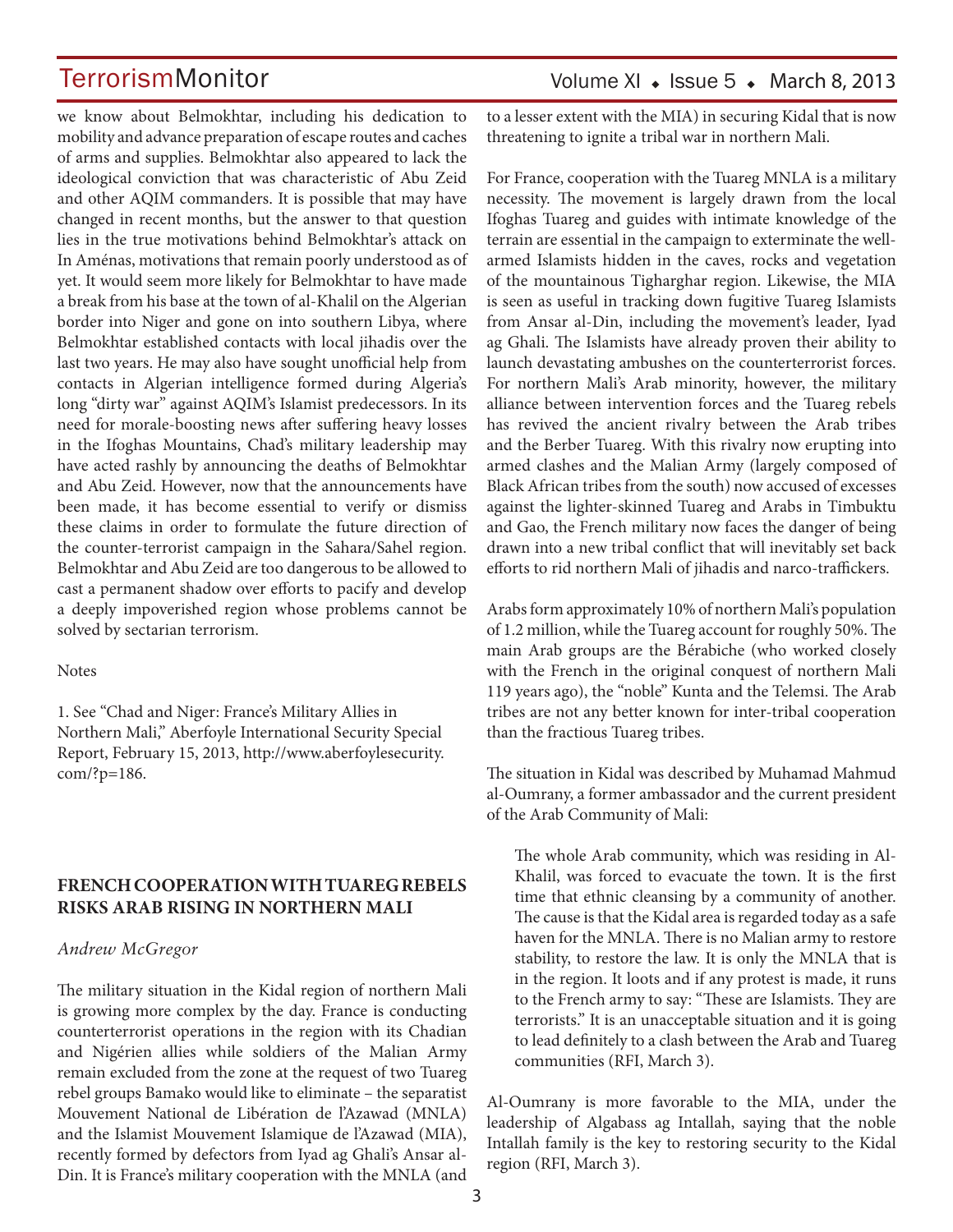Unfortunately for the Arabs, their community is hardly free of associations with AQIM and its ally, the Movement for Unity and Jihad in West Africa (MUJWA). Many of the Bérabiche Arabs of northern Mali have cooperated with the AQIM presence for several years out of a combination of economic necessity and ethnic solidarity. For some Arabs, it is the ideological appeal of al-Qaeda that has drawn them into their ranks. Omar Ould Hamaha, a Timbuktu Bérabiche Arab, is the leader of MUJWA and recently formed a local Bérabiche version of Ansar al-Shari'a on December 9, 2012 to protect Arab interests and promote jihad in the Arab community.

The Arab community in Timbuktu has warned of retaliatory ethnic violence in the wake of abuses committed by the Malian Army and even other civilians who do not differentiate between Malian Arabs and al-Qaeda jihadists (RFI, February 23). The community has sent representatives to Paris to plead their case and is urging that Colonel Ould Meydou, a Telemsi Arab, be released from Bamako to lead his largely Bérabiche Arab militia into Timbuktu to restore order (RFI, February 23). The colonel is unpopular with the Malian Army putschists, who have refused to allow him to use his considerable desert-fighting skills against the Islamists. The MNLA strongly dislike Meydou – many of them have clashed with him before in earlier Tuareg rebel formations.

Arab refugees in Mauritania have also mounted protests against what they describe as "ethnic cleansing" by the Malian Army, citing a number of massacres, missing people taken by soldiers and other disorders that are difficult to confirm in the tight information regime currently imposed on northern Mali (*al-Akhbar* [Nouakchott], February 20; February 22). Despite this, a number of Malian officers and men have been recalled to Bamako for investigation into human rights abuses committed in the wake of the French advance.

In response to these abuses, the Arab community of northern Mali has created a secular self-defense militia with an estimated 500 members. The Mouvement arabe de l'Azawad (MAA) was created in February, 2012 as the Front de Libération nationale de l'Azawad (FNLA) and formed from members of earlier Arab militias and Arab soldiers of the Malian Army who defected after the fall of Timbuktu. Since the rebellion began last year, the movement has drawn increasing numbers of young Arab men looking for some form of protection for their community (Sahara Press, January 12, 2012). The MAA has two strongholds in northern Mali, the first at Telemsi near the Mauritanian border and the second at Tinafareg close to the border with Algeria.

### TerrorismMonitor Volume XI + Issue 5 + March 8, 2013

MAA secretary general Ahmad Ould Sidi Muhammad has warned of an ethnic conflict between Arabs and Tuareg and has called for Mauritania and Algeria to be aware of "the grave danger of this unholy alliance between France and the MNLA and the dangerous implications for the region's people" (Sahara Media, March 4).

A large number of Arabs from Timbuktu took refuge from the Malian Army in the border town of al-Khalil (or In Khalil), a small but strategically important town that controls both smuggling and legal trade across the Algerian border. As such, it formed the last base for AQIM Amir Mokhtar Belmokhtar before it was occupied by the French. After the arrival of the French, the Arab refugees began to complain of rough treatment by the MNLA, including car-theft, looting and ultimately rape (Algerie1.com, February 23). The MNLA occupation, according to the movement, was designed to cut off the Islamists in the Adrar des Ifoghas from food, fuel and other supplies brought in by smugglers.

On February 23, a column of up to 30 vehicles attacked the MNLA based at al-Khalil. The MNLA claimed that they were under attack from elements of MUJWA under Ould Hamaha supported by Ansar al-Shari'a and MAA fighters under the command of MAA chief-of-staff Colonel Hussein Ould Ghulam, a defector from the national army (*Combat*  [Bamako], February 23). The MNLA succeeded in selling this version of events to the French, who launched airstrikes on the MAA, destroying several vehicles. The MAA withdrew from the attack and returned to their base in the In Farah region close to the border with Algeria, furious at the French intervention on behalf of the MNLA (RFI, February 25). MUJWA claimed responsibility for two car bombs that went off in near MNLA checkpoints that killed two Tuareg fighters on February 22, but made no comment on their alleged role in a battle with the MNLA and French units (RFI, February 23).

An MAA leader, Boubacar Ould Talib, suggested that it was "illogical" for the MAA to cooperate with the Islamists: "We came to al-Khalil to ensure the security and safety of the Arab interests and we will never coordinate with the terrorists in that." Ould Talib also stated that the MAA was ready to coordinate in counterterrorist efforts with the French at any time (*al-Sharq al-Awsat*, February 27). The day after the attack on al-Khalil there were fresh clashes between the MAA and MNLA near Tessalit, where the Arab movement claimed the MNLA Tuaregs had committed numerous abuses against the Arab residents (RFI, February 24).

French Defense Minister Jean-Yves Le Drian has said: "In Kidal, we are living a particular situation and we do our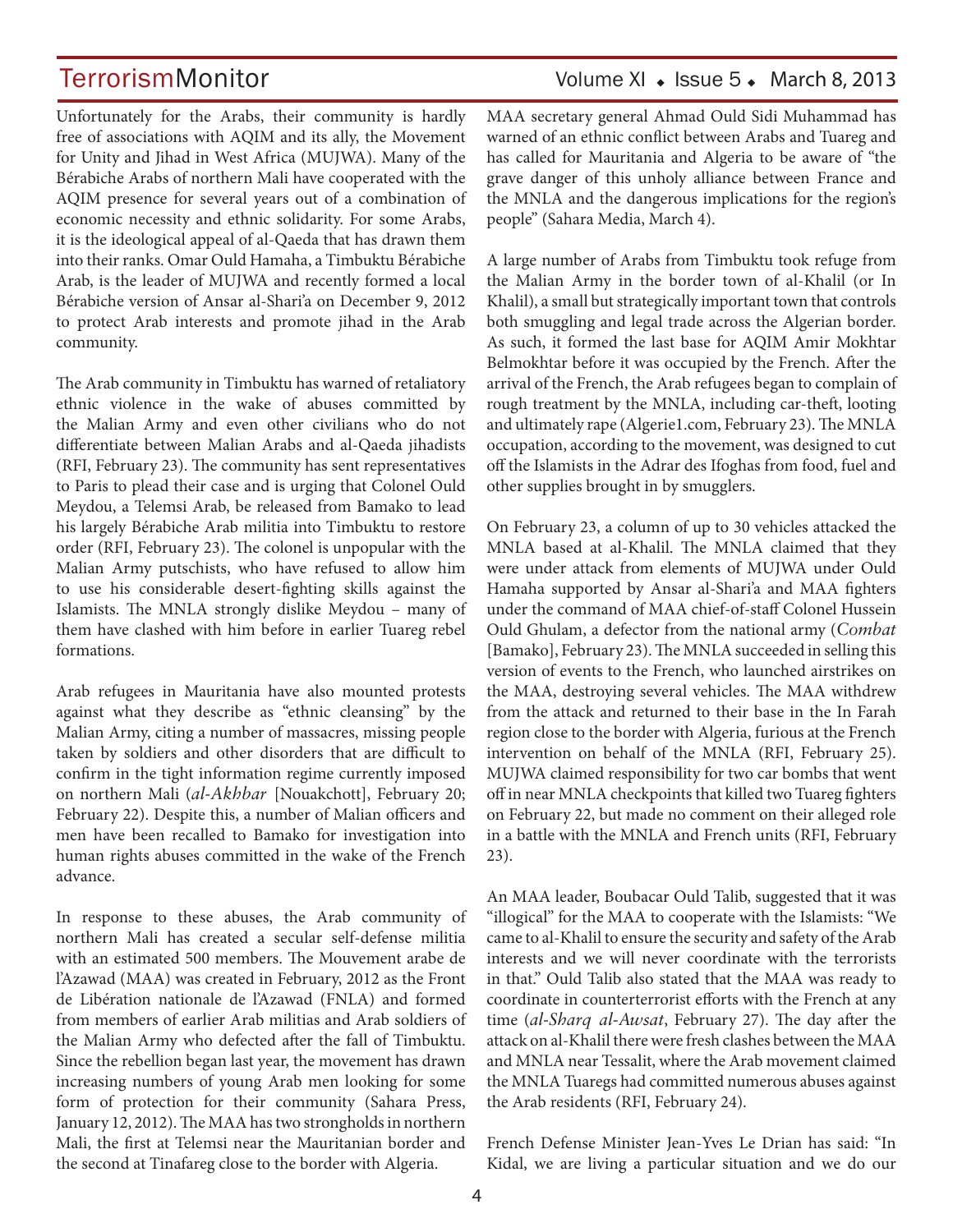best to be on good terms with the Tuaregs" (RFI, February 23). However, the defense minister has here ignored the fact that French forces are also fighting alongside the Imghad Tuareg militia led by Colonel al-Hajj ag Gamou, bitter enemies of the Ifoghas leadership of the MNLA and the MIA. At some point, all the contradictions of the French campaign in northern Mali will catch up with it, unless the French succeed in pulling out first. In either case, the hastilyplanned intervention has consistently ignored the political and sociological aspects of the campaign, likely at a great future cost to the inhabitants of northern Mali.

## **A Divided Society: The Impact of the Syrian Crisis on Lebanon**

#### *Nicholas A. Heras*

The Lebanese state and Lebanon's most powerful political actors are increasingly challenged by the ongoing conflict in Syria. Lebanon's feuding anti-Assad March 14 and pro-Assad March 8 political blocs continue to follow distinct strategies of opposition or support for the Assad government that are contrary to the Lebanese state's official position of neutrality in the Syrian conflict. Several recent events in Lebanon have renewed the regional and international focus on the potential threat to Lebanese security posed by the worsening violence in Syria.

At present, fierce fighting continues in three areas of Syria that border Lebanon:

- In and around the Syrian city of Tal Kalakh in Homs Province which abuts Lebanon's northern Akkar region
- In and around the Syrian city of Homs that abuts the northeastern region of Lebanon's Beka'a Valley
- In the Damascus exurb of Zabadan that abuts the central region of Lebanon's Beka'a Valley

In all these border areas, the Syrian military daily sends artillery shells against Syrian opposition groups based near or on the Lebanese side of the border, conducts brief border incursions in pursuit of fleeing refugees alleged to harbor armed opposition members and, in cooperation with the Lebanese military, interdicts individuals and organizations trying to smuggle people and material across the border. The continuing Syrian incursions into Lebanon have been heavily criticized by the United Nations (*Daily Star* [Beirut], March 1).

### Volume XI  $\bullet$  Issue 5  $\bullet$  March 8, 2013

Homs' suburbs near the Lebanese border include 23 villages and 12 farmsteads that have a large, diverse population that claims Lebanese citizenship due to unclear border demarcations. The areas have a large population of Shi'a and Christians that have sought the protection of Hezbollah and are close to an intra-provincial highway that could become a corridor of retreat and supply for a post-Assad Alawitedominated region of Syria (CSM, February 22).

The border region is increasingly becoming the site of fierce combat between the Syrian military and its allies (which reportedly include Hezbollah) and the Syrian armed opposition, reinforced by some Lebanese Sunni fighters. The Syrian opposition alleges that Hezbollah has moved fighters into eight villages in the region around Homs and has attacked several mixed or Sunni-majority villages with Katyusha rockets (Reuters, February 17).

One battle in the area in the middle of February was reported to have killed three Hezbollah fighters, five Syrian opposition fighters and two Shi'a residents of the area (AFP, February 17). As a result of the fighting, General Salim Idriss, the chief-ofstaff of the opposition Free Syrian Army (FSA), announced that the FSA would attack Hezbollah assets in Lebanon if it did not halt its operations in Syria (al-Arabiya, February 20). Those border towns and villages of northern Lebanon with a significant Sunni population are reported to provide strategic depth for Syrian armed opposition groups fighting for the control of Homs, including the Islamist Jabhat al-Nusrah movement (*al-Akhbar* [Beirut], February 25).

In northern Lebanon the Lebanese military is in a paradoxical situation. A significant number of Lebanese soldiers are Sunni, many of whom are from the regions of northern Lebanon. In northern Lebanon, the Lebanese military as an institution is at best on uneasy terms with the local population, requiring it to negotiate with local powerbrokers such as clan and municipality leaders. In the context of rising local tensions due to the conflict across the border, failure to notify these authorities of military operations can severely complicate efforts of the Lebanese military to carry out its mandate. [1]

There are also reports of tensions arising within the Lebanese military due to Lebanese society's polarized perspective on support for or against the Syrian opposition and a belief in some quarters that the Lebanese Army's leadership is sympathetic to the Assad regime. Lebanese military sources report slowly rising tensions between Sunni soldiers and their non-Sunni compatriots in some military companies deployed in northern Lebanon. These tensions are alleged to be the result of the suspicion that some Sunni soldiers are unreliable compatriots and are more loyal to northern Lebanese militant groups, some linked to militant Salafist fighting networks linking northern Lebanon to Syria, than they are to Lebanon and the Lebanese military. [2]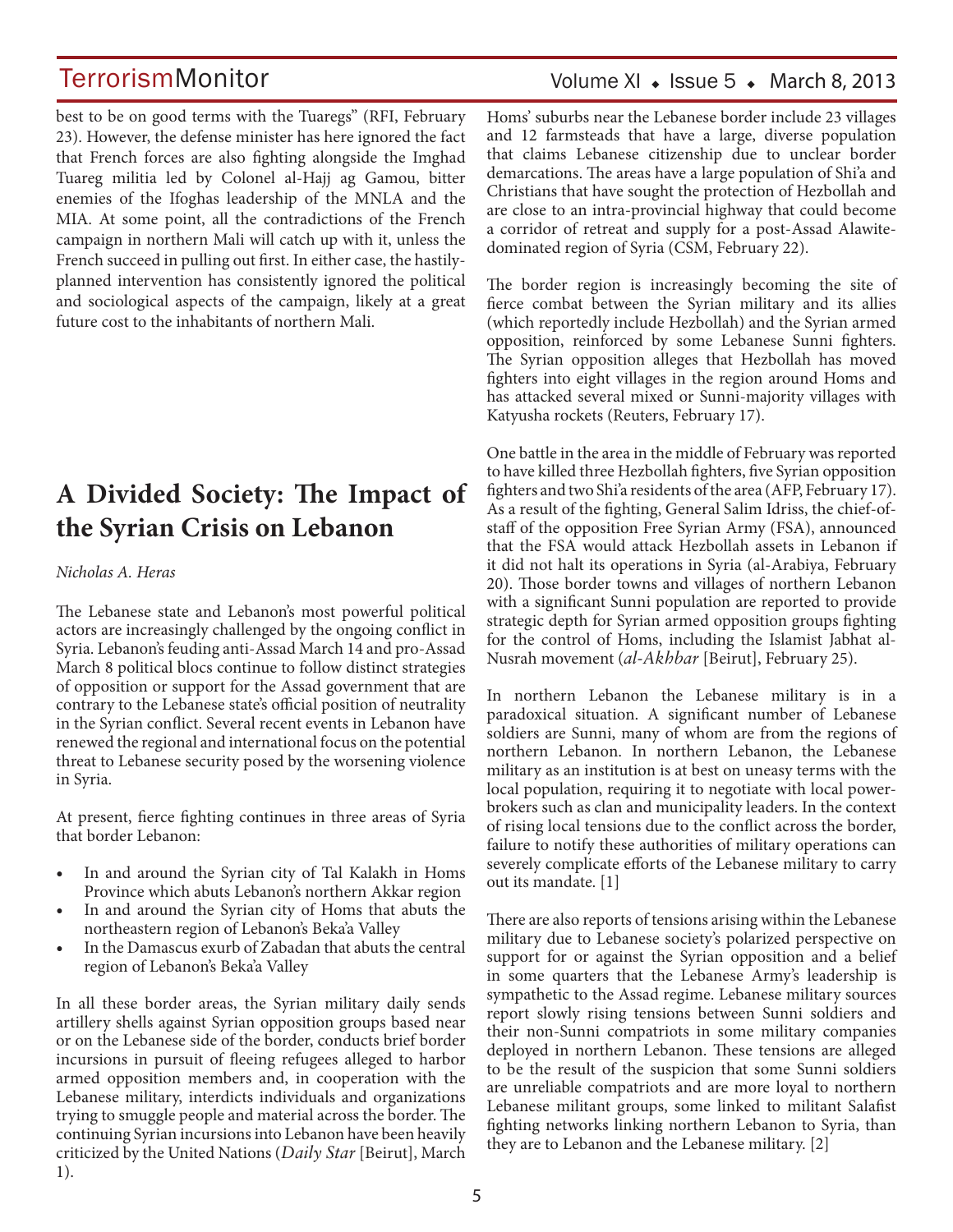The Lebanese military's recent operation in Arsal is an example of these tensions. On February 2, Lebanese military intelligence units and Special Forces entered into a firefight with residents of Arsal after intelligence agents arrested a resident of the town named Khalid Hmayyed and were subsequently attacked by the town's residents. The violence killed Hmayyed and another resident of Arsal and two Lebanese soldiers. A number of other soldiers and residents of the town were wounded in the clashes (*Daily Star* [Beirut], February 2).

Hmayyed was wanted by Lebanese security forces as an alleged member of al-Qaeda with connections to the Syrian Salafist armed group Jabhat al-Nusrah (*al-Akhbar*, February 2). He was also believed to be one of the planners directing the kidnapping of seven Estonian cyclists touring Lebanon's eastern Beka'a Valley in June 2011 (*Daily Star* [Beirut], February 9). The operation in Arsal led to a backlash against the Lebanese government from Lebanese supporters of the Syrian opposition and politicians of the March 14 bloc and assertions of support for the Lebanese military amidst the fear of a rising armed Salafist presence in Lebanon.

The incident in Arsal created a public outcry in Lebanon over the ongoing challenges to the country posed by the Syrian civil war. Some opponents of the Arsal operation, many of them from the March 14 bloc, stated that the Lebanese military was actively working with Hezbollah and pro-Assad Syrian paramilitary units to intimidate and kill anti-Assad Lebanese and Syrians (NOW Lebanon, February 3). However, several prominent Lebanese politicians, including Saad Hariri, the leader of the Sunni-majority Future Movement, issued statements defending the Lebanese military (*al-Mustaqbal*  [Beirut], February 5). Supporters of the Lebanese military's authority to conduct the Arsal operation demonstrated throughout Lebanon and blocked several highways to protest the killing of the soldiers (*an-Nahar* [Beirut], February 4).

Further public outcry in Lebanon concerning the Syrian conflict was caused by the continued shipment of kerosene and diesel fuel from Lebanon to the Syrian government. The sale of the fuel is controversial because it is purchased by Lebanese companies and then resold in Syria, potentially violating international sanctions against conducting business with the Syrian government, though the international sanctions are not recognized by the Lebanese government (*Daily Star*, February 12). Organized in some areas by Sunni clerics, anti-Assad demonstrators blocked several major highways in the country (*al-Akhbar*, February 13). Lebanese Prime Minister Najib Mikati has described Lebanon's difficulties as the Syrian conflict rages only a short distance away:

Lebanon is in a delicate situation. Syria controls 80 percent of our land borders. It is easy to speak when you are far away. My wish is to dissociate Lebanon from what's happening in Syria. Our society is divided, almost

### TerrorismMonitor Volume XI • Issue 5 • March 8, 2013

in half, between supporters and opponents of the Syrian regime. I don't know how these events will end. Lebanon has no defenses against negative developments. Let's keep out of it (*Le Monde*, February 8).

The conflict in Syria has also contributed to an accelerated movement of refugees into Lebanon, with estimates that 320,000 displaced Syrians are now residents in the country, most of them living amongst the Lebanese population in impoverished areas of country. In response to the rapid growth in the number of Syrian refugees in Lebanon, the Lebanese government is calling for international donations of \$320 million, an amount that has yet to be raised (*an-Nahar*, March 1). The growing number of Syrians in Lebanon has led to a general acceptance of a temporary presence of Syrians by Lebanese politicians from both political blocs. A notable exception is Lebanese Interior Minister Marwan Charbel, a member of the nominally pro-Assad Free Patriotic Movement, who sparked significant controversy by stating that Syrian refugees were armed and outside of Lebanese state control, thus forming a threat to Lebanon's security (*Reuters Arabic*, February 28). Charbel had earlier asserted that Syrian opposition members posing as refugees were being trained in armed camps in northern Lebanon (*as-Safir*, January 4).

The ongoing environment of insecurity in Lebanon is having an effect upon the country's socio-economic and political stability. In an uncertain security environment with a large influx of Syrian refugees into the country, a significant number of whom may be armed fighters, the Lebanese military's ability to respond to these evolving threats is severely limited by the country's politicized sectarianism. In many regions of Lebanon, the military is not perceived as a national institution representing all Lebanese, but just another militia.

As Lebanon moves towards planned Parliamentary elections in June, the question of Lebanon's role in the Syrian crisis will present a difficult political choice for certain communities, particularly the Christians. Lebanon's Christian community is generally split between support for pro and anti-Assad political parties, but in an environment where the fear of a rising militant Salafist presence amongst Christians is growing, tenuous political allegiances may be switched to support parties, particularly the Free Patriotic Movement, that are aligned with what is widely seen in Lebanon as the greatest guarantee against Sunni militancy in Lebanon, Hezbollah. [3]

#### Notes

1. Information in this paragraph is based on interviews conducted by the author with a Lebanese Army source with extensive operational experience throughout Lebanon who requested anonymity due to being on active duty. Interviews conducted on February 3 and 18, 2013.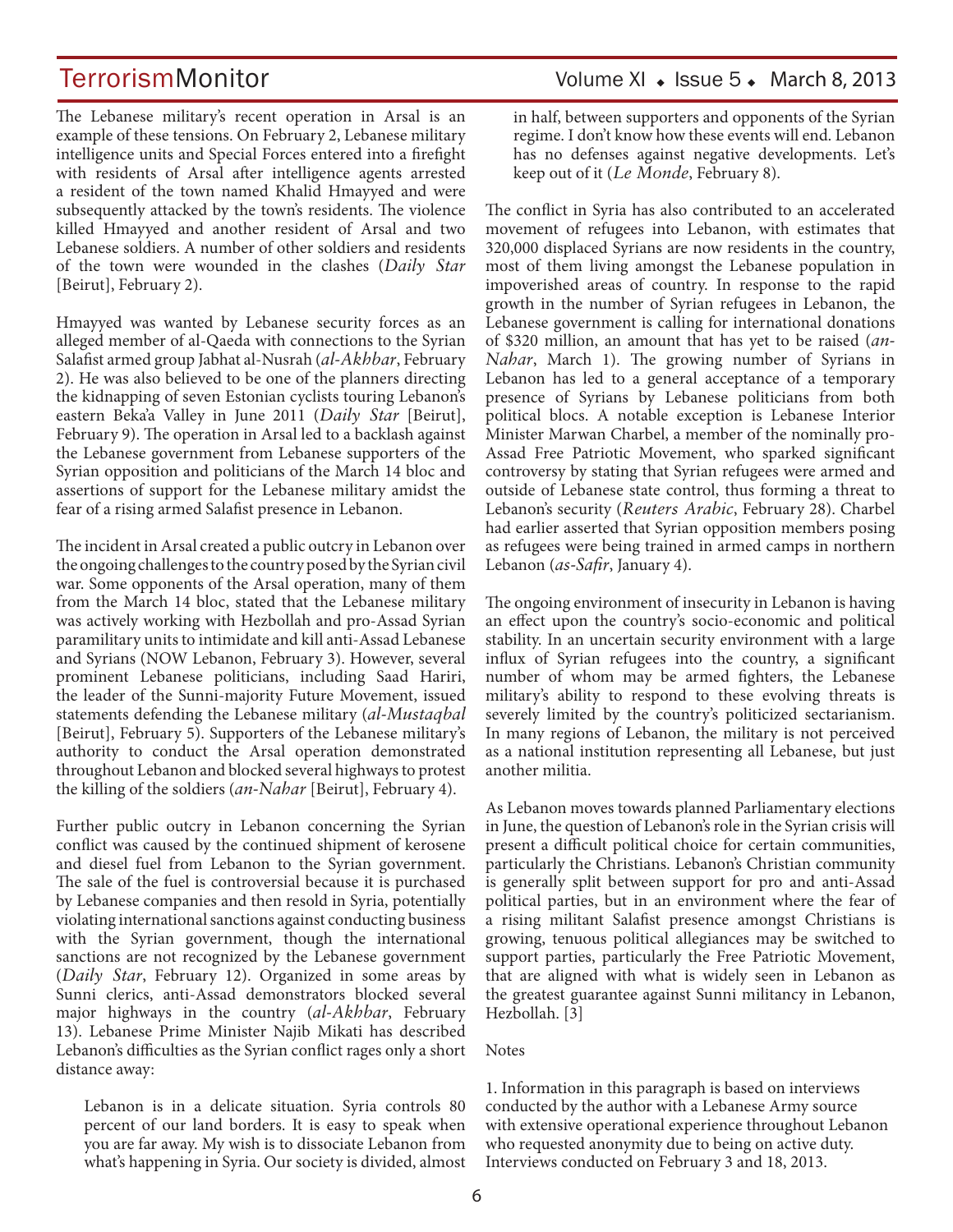#### 2. Ibid

3. Interviews conducted by the author with Lebanese Christian youth between the ages of 17-35 from Christianmajority districts throughout Lebanon. Interviews conducted between November 2012 and February 2013.

*Nicholas A. Heras is an independent analyst and consultant on Middle East issues and a former David L. Boren Fellow.*

## **The Growing Alliance between Uzbek Extremists and the Pakistani Taliban**

#### *Jacob Zenn*

The U.S. drone strike that killed Maulvi Nazir in South Waziristan on January 2 eliminated a key local leader who resisted the presence of the Islamic Movement of Uzbekistan (IMU) in South Waziristan. From a U.S. perspective, Nazir was a target because he provided safe havens and training camps in the South Waziristan capital of Wana from which militants could launch cross-border raids against U.S. and NATO forces in Afghanistan.

Nazir, however, was also an enemy of the Tehrik-e-Taliban Pakistan (TTP). The TTP, or Pakistani Taliban, had opposed Nazir since the summer of 2009, when Nazir agreed to a non-aggression pact with the Pakistani government before the Pakistani army launched an offensive against the TTP in South Waziristan. Islamabad thus considered Nazir a "good Taliban," even as he ordered his fighters to attack U.S. forces in Afghanistan (*Dawn* [Karachi], January 4).

Like the TTP, the IMU also opposed Nazir, and only five weeks before the drone strike that killed Nazir on January 2, a teenage suicide bomber sent by the IMU (likely with TTP backing) failed in an attempt to kill Nazir in Wana (*The News*  [Islamabad], November 29, 2012). The IMU rivalry with Nazir began in 2007, when Nazir ordered an estimated 3,000 of his fighters to expel the IMU from Wana (see Terrorism Monitor, January 14, 2008). In the fighting, between 50 and 200 IMU militants were killed, while hundreds of other Uzbeks fled to other areas of South Waziristan and North Waziristan and possibly even to Afghanistan to join the Afghan Taliban in Helmand Province (Newsline [Karachi], June 10, 2007).

### Volume XI  $\bullet$  Issue 5  $\bullet$  March 8, 2013

The Uzbeks in the IMU first arrived in South Waziristan *en masse* in 2002 to escape the U.S. rout of the IMU from its bases in northern Afghanistan. However, Nazir disliked the Uzbeks because they were reluctant to carry out attacks against U.S. forces in Afghanistan, focusing instead on carrying out joint attacks with the TTP against the Pakistani government. In addition, the Uzbeks who settled in South Waziristan increasingly interfered with local tribal and religious affairs, which angered Nazir.

With Nazir eliminated, it falls upon his successor, Bahawal Khan, to maintain the truce with the Pakistani army. However, if Khan is unable to do so, or if Nazir's fighters seek revenge against the Pakistan government for allegedly aiding the U.S. drone program, then the truce between Nazir's fighters and Pakistan may not hold. This would allow the IMU to reassert itself in Wana and carry out more attacks in Peshawar and the tribal areas, where the IMU has been increasingly active in recent months.

IMU militants participated in a TTP attack on the Peshawar air force base on December 16, 2012 that killed five people. This attack conformed to the TTP's recent strategy of avoiding large-scale attacks in cities that kill a large number of civilians in favor of targeting military installations (*The Nation* [Islamabad], December 17, 2012). According to Pakistani security officers, IMU militants are known for their "ferocity, alacrity and training" and willingness to participate in high-risk operations (*Dawn*, December 18, 2012). Such operations include the attack on Mehran Naval base in Karachi on May 22, 2011, which was launched in retaliation for Osama bin Laden's death, and the August 2012 attack on the Kamra Air base of the Pakistan Air Force in the Punjab region (*The News* [Islamabad], December 18, 2012; *Dawn*  [Karachi], December 18, 2012). In Afghanistan, major IMU attacks include an attack on Bagram airbase in 2010 and an October 2011 attack on a Provincial Reconstruction Team (PRT) base in Panjshir (*Der Spiegel*, January 18, 2011; AP, October 16, 2011).

The IMU also played a key role in the Bannu prison break in Khyber Pakhtunkhwa province that freed Adnan Rashid and nearly 400 other prisoners, including an estimated 200 Taliban fighters, on April 15, 2012. Rashid was in the Pakistani air force when in 2003 he was found guilty and placed on death row for plotting to assassinate then President Musharraf—a charge which Rashid confessed to after the escape.

A TTP Uzbek language video released in May 2012 shows the IMU preparing for the prison break and says that the plan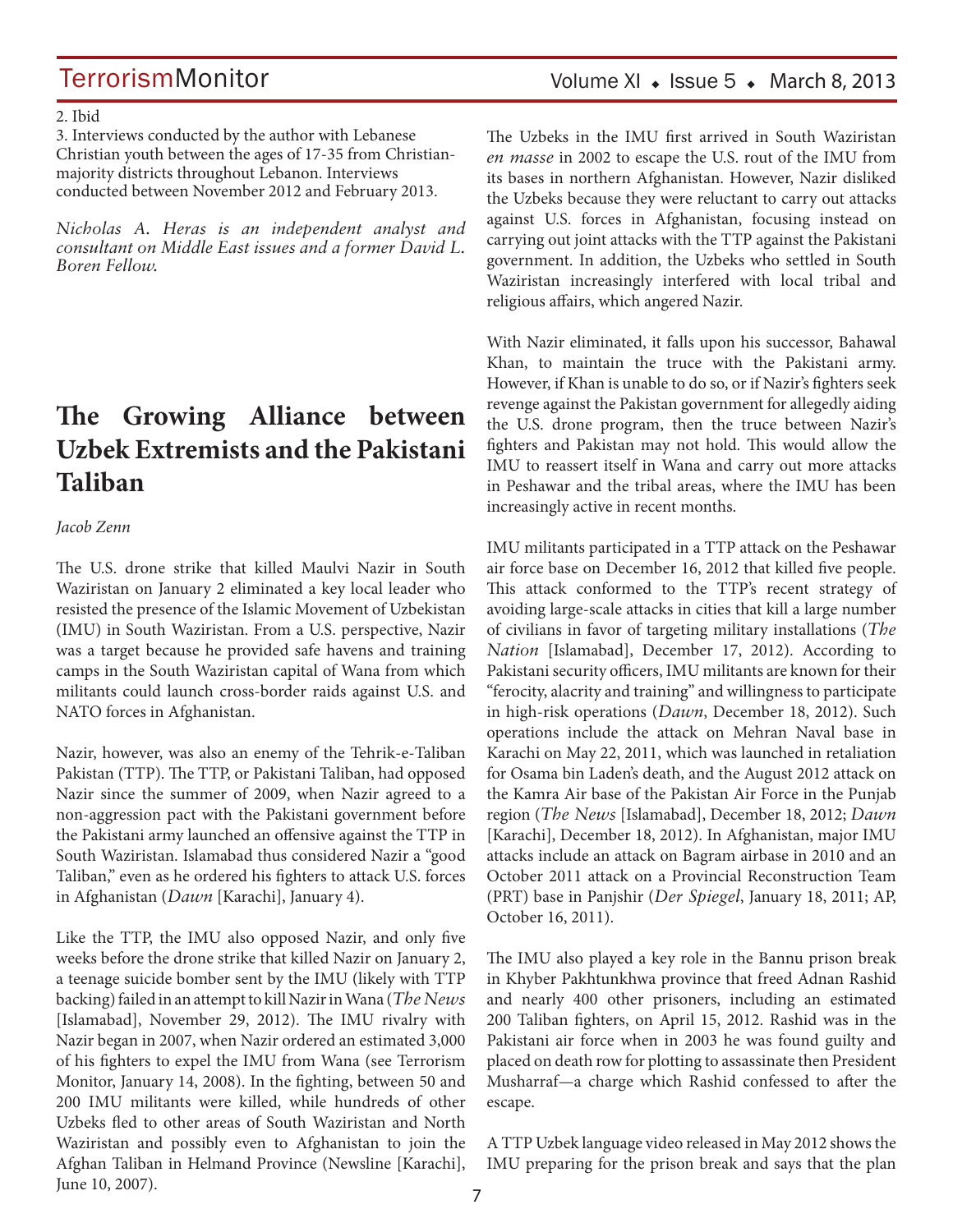TerrorismMonitor Volume XI + Issue 5 + March 8, 2013

was devised after Rashid wrote a message seeking help to Abu Ibrahim al-Almani (a.k.a Yassin Chouka), a German of Moroccan descent who was designated a "global terrorist" by the United States for serving as a "fighter, recruiter, facilitator and propagandist" of the IMU. [1] According to the video, the operation to free Rashid was ordered by Hakimullah Mahsud, the overall leader of the TTP, and Waliur Rahman Mahsud, the leader of the TTP in South Waziristan (Online News [Islamabad], May 16, 2012).

In August 2012, a German-subtitled video released by the IMU´s JundAllah media wing featured Rashid speaking in Arabic and English about his time in prison. He described the night of the prison break, saying: "I saw my release in a dream about 20 days ago before the operation… I saw in the dream that some Uzbek mujahideen will come and will take me out of the prison." Months later, on January 31, 2013, both the IMU's JundAllah studio and the TTP's Umar studio issued a "joint video message in support of the prisoners," featuring Rashid, Abu Ibrahim al-Almani and Abdul Hakim, a Russian commander in the IMU. They declared that the IMU and the TTP have created a special unit called Ansar al-Asir (Supporters of Prisoners), whose aim is to free other imprisoned militants in Pakistan and target Pakistani intelligence agents, army personnel and prison staff (*The News* [Islamabad], February 7).

The integration of the IMU and the TTP has been displayed openly since September 2010, when the IMU's JundAllah media agency posted a video online showing the successor of IMU founder Tahir Yuldash, the late Osman Adil, meeting with TTP leader Hakimullah Mahsud and his second-incommand, Waliur Rahman Mahsud (Furqon.com, January 15). These joint IMU-TTP videos are now commonplace. In December 2012 the IMU *mufti*, Abu Zar al-Burmi, even released a statement through the TTP's Umar Studios in which he accused the West of hypocrisy for condemning the TTP's attempted assassination of 13-year old Malala Yousufzal, while "having killed hundreds of innocent Pakistanis" themselves (As-ansar.com, December 27, 2012).

The IMU and TTP alliance in South Waziristan is likely to be strengthened by Maulvi Nazir's death. For the TTP, this means that the IMU can continue to assist the TTP in attacking targets in Pakistan. For the soon to be departed U.S. forces in Afghanistan, this also means that the attacks from South Waziristan are likely to continue in an effort to hasten the withdrawal and portray the Taliban, the IMU and other allied militant groups as victors. For the IMU, Nazir's elimination will help the movement secure the safe havens it needs in Pakistan's tribal areas to pursue its long-term goal of establishing an Islamic State in Uzbekistan and the entire Central Asian region.

Note

1. U.S. Department of State, "Terrorist Designations of Yassin Chouka, Monir Chouka and Mevlut Kar," January 26, 2012, http://www.state.gov/r/pa/prs/ps/2012/01/182550.htm.

*Jacob Zenn is an Analyst of Eurasian and African Affairs for The Jamestown Foundation. He presented testimony on the Islamist Militant Threats to Central Asia to the House Committee on Foreign Affairs in February 2013. He is also a non-resident research fellow of the Center for Shanghai Cooperation Studies (COSCOS) in Shanghai, China.*

## **No End in Sight: Violence in the Niger Delta and Gulf of Guinea**

#### *Mark McNamee*

A string of high-profile kidnapping incidents in recent months in combination with an increase and geographic expansion of pipeline attacks in the Lagos region (outside the traditional zone of militant activity in the Niger Delta) has raised questions about stability in Nigeria's south and, by proxy, the effectiveness of the 2009 amnesty for militants affiliated with the Movement for the Emancipation of the Niger Delta (MEND). While no specific group is claiming responsibility for the attacks, the activity appears to be related to the same underlying socio-economic problems in the area that spurred the ascension of MEND, which at one point in the late 2000s shut down half of Nigeria's over 2 million-barrels-per-day oil production. As the country receives some 80% of its earnings from oil production, the trends are particularly threatening as no substantive reason exists that any of this activity should abate in the near future. More realistically, such incidents are only likely to continue to worsen and expand.

Several incidents in February 2013 highlight this worsening trend. On February 7, pirates off the coast of Nigeria and Cameroon, in the Gulf of Guinea's east, attacked a U.K. flagged ship and kidnapped three sailors, all foreign nationals (AP, February 8). Days earlier, a French-owned diesel tanker was seized by Nigerian pirates in international waters in the Gulf of Guinea's west, over 300 kilometers off of the coast of Côte d'Ivoire, from where the hijackers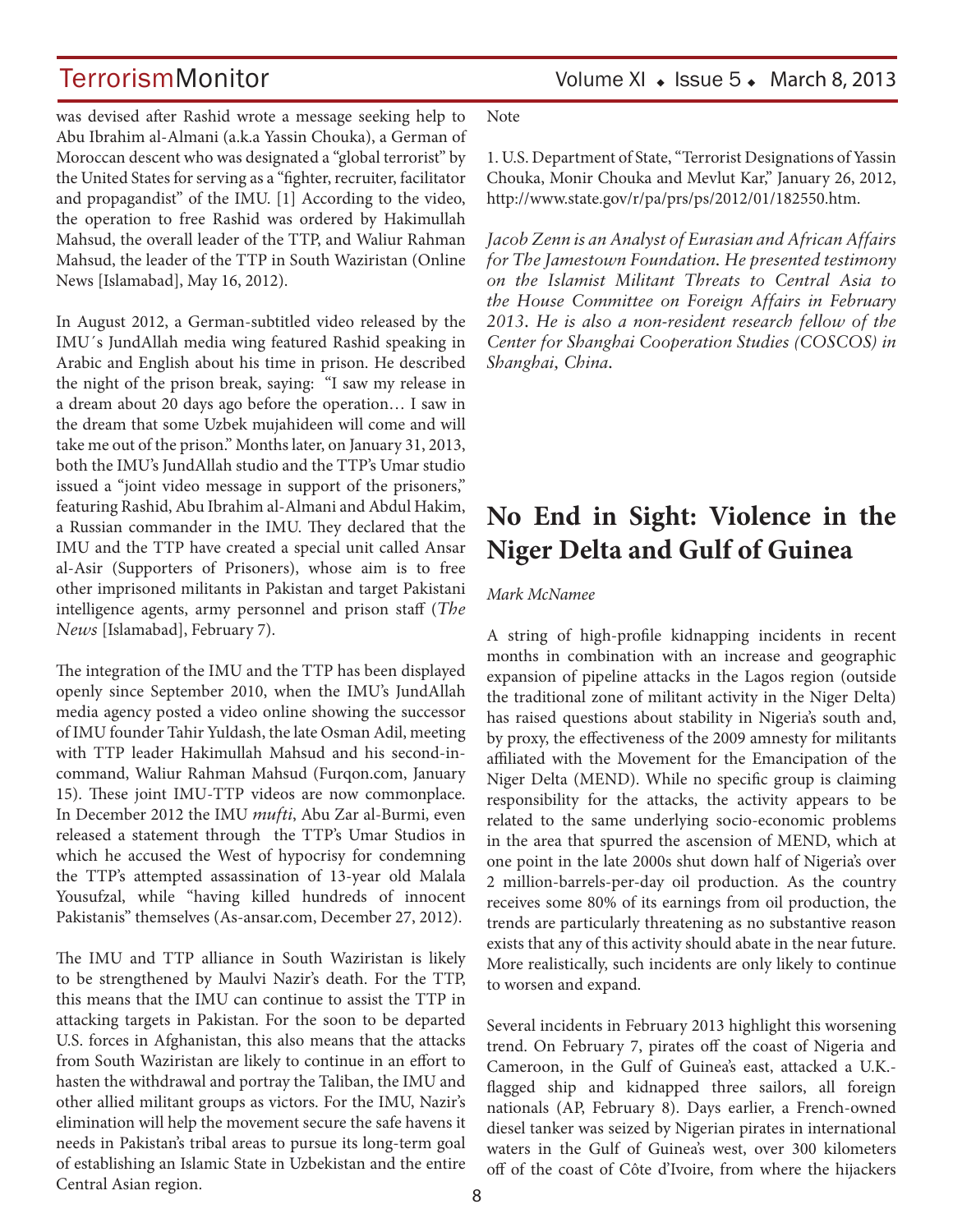sailed the tanker back into Nigerian waters to unload its fuel (*This Day* [Lagos], February 4). The following day, back in the traditional area of maritime criminal activity, two soldiers guarding a vessel operated by an oil company were killed by unknown gunmen in a shootout in Bayelsa State in the Niger Delta (AP, February 5). Thus, in the course of a week, suspected disgruntled actors from the Niger Delta demonstrated their increased ability to disrupt economic activity across the region, conducting operations not only in their own backyard, but as far east as the Cameroonian border and as far west as Côte d'Ivoire.

### **The Kidnapping Industry**

Perhaps more worrying, a recent spate of kidnapping incidents involving wealthy Nigerians and foreigners (a favorite MEND pastime) highlights the increase in criminal activity in the region. On December 10, 2012, the wife of retired Brigadier General Oluwole Rotimi, a former Nigerian ambassador to the United States (2007-2009), was kidnapped in Ibadan, the capital of southwestern Oyo state (*Vanguard* [Lagos], December 12, 2012). Less than a week later, a Nigerian actress-turned-government official, Nkiru Sylvanus, was kidnapped by unknown gunmen in broad daylight in southeastern Imo State (*Vanguard*, December 17, 2012). On December 17, 2012, gunmen in Bayelsa State kidnapped four South Koreans and two Nigerians employed by a South Korean construction firm (AP, December 18, 2012). In early January 2013, a senior executive of an energy marketing company was abducted on the outskirts of Port Harcourt in Rivers State (PM News [Lagos], January 4, 2013).

In the most high-profile of these incidents, Kamene Okonjo, the mother of Finance Minister Ngozi Okonjo-Iweala, was abducted from her home in Delta State on December 9, 2012. In response, soldiers arrested 63 people (including two policemen) during raids aimed at finding Okonjo in Delta State. Finance Minister Okonjo-Iweala is a former leading candidate to head the World Bank and is known in Nigeria for her campaign to end the controversial fuel subsidy program. Okonjo-Iweala blamed her mother's kidnapping on those angered by the government's decision to discontinue the controversial fuel subsidy program. The subsidy has benefited impoverished locals who enjoy artificially low prices on gas, but has also constituted a major drain on the government's resources, leading Okonjo-Iweala to end the program. However, since Nigeria lacks adequate refining capacity and must export its oil abroad to be refined, the subsidy has also been a cash cow for smugglers and corrupt politicians who import refined fuel at inflated prices and then collect on the subsidy (*This Day*, December 12, 2012). While it remains unknown whether Niger Delta militants were directly involved in the kidnapping (Okonjo-Iweala blamed only the corrupt political elite of the ruling People's Democratic Party for her mother's abduction), the matter nonetheless demonstrates the growing instability of a region in which security and political officials are complicit in energy-related criminal activity, whether in alliance with administrators in Abuja, rebels in the Delta creeks, or both.

### **Bunkering in the Niger Delta**

Pipeline attacks have likewise increased in frequency. While the 2009 amnesty helped end the general violence against the oil industry and its personnel in the Niger Delta, oil bunkering (oil theft by means of tapping pipelines) has reportedly doubled since the amnesty, costing the government some \$7 billion annually in lost revenue and another \$5 billion for pipeline repairs (Legaloil.com, April 28, 2012; This Day, January 14). [3] Oil thieves reportedly steal up to 20% (or some 400,000 barrels per day) of the nation's fuel in this dangerous practice (Reuters, January 15). Theft has become so pervasive that, in November 2012, Royal Dutch Shell, which produces roughly 40% of Nigeria's oil, shut down a pipeline in the Niger Delta after finding six theft points on its Imo River trunk line. The firm claimed that sabotage was responsible for 25 of the 26 spills on the Imo River in 2012, which released nearly 3,000 barrels into the river and other waterways, destroying large swathes of the local environment (AP, November 11, 2012).

In light of the deteriorating situation, Mutin Sunmonu, the managing director of Shell operations in Nigeria, has threatened to shut down the entire Nembe Creek Trunk Line, one of the most important in the delta. According to Sunmonu, the bunkering activities have overwhelmed the Joint Task Force (JTF), a multi-agency formation responsible for restoring security in areas of Nigeria plagued by militants:

The volume being stolen is the highest in the last three years; over 60,000 barrels per day from Shell alone. So, that for me is a great concern. The other important point for me is the fact that over time, this whole crime has gotten a lot more sophisticated and you could see that the perpetrators are now setting up barge building yards, they are setting up storage facilities, they are setting up tank farms for storing the crude, prior to shipping out. So, if you look at all of these, it is very clear to me that this is not just an act by desperate individuals trying to make a living. This certainly is a well-funded criminal activity, probably involving international syndicates. I really want to put it to you that we are in a crisis. We are in a crisis as a country because this is something which I worry is beyond the capacity of any individual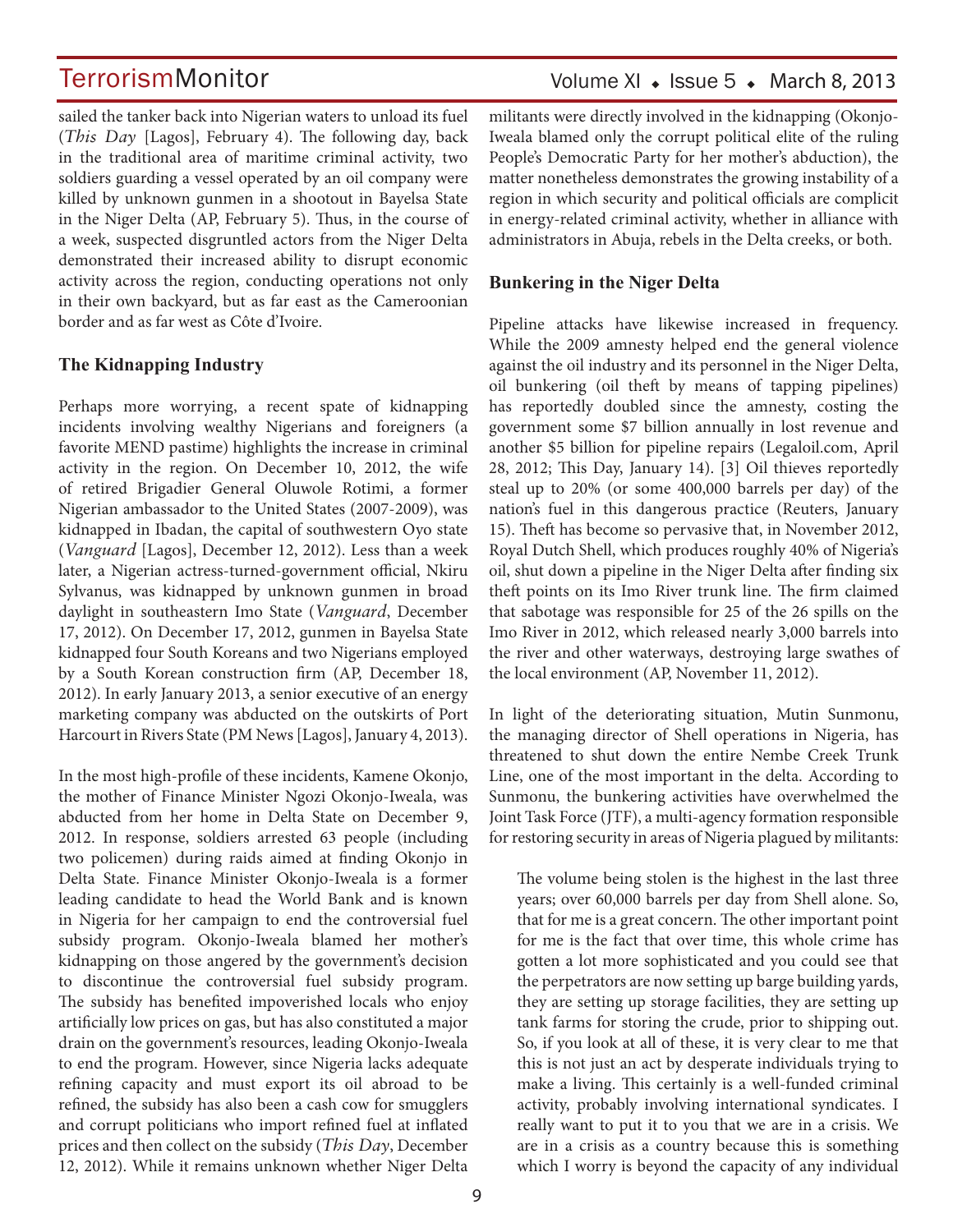TerrorismMonitor Volume XI + Issue 5 + March 8, 2013

company or beyond the capacity of a country to solve. We really need concerted efforts nationally, locally and internationally to actually get this under control (*This Day*, March 4).

A recent string of events further illustrates the gravity of the issue. On September 5th, a pipeline in the city of Arepo, Ogun State, near Lagos, was vandalized by suspected Ijaw youth from the Niger Delta; at least 30 people were killed in the fire that ensued when the thieves were drawing fuel illegally from the pipeline. The Nigerian National Petroleum Corporation (NNPC) sent three engineers to repair the ruptured line, all of whom were murdered by Delta youth pilfering the fuel. Later, in early January 2013, after the line was fixed, the vandals caused another explosion while tapping into the line. On January 23, another bunkering fire and gunbattle with the thieves was reported on the Arepo line. With these events in mind, a leading Nigerian newspaper called the unceasing pipeline vandalism a "national threat" and further called the government "helpless" in finding a longterm solution (*Leadership* [Abuja], January 31).

### **Piracy in the Gulf of Guinea**

Meanwhile, piracy in the Gulf of Guinea has continued unabated.

- Some 62 attacks were recorded in the Gulf in 2012, including 10 hijackings and 207 kidnappings.
- While Nigeria accounted for 27 of these incidents, up from 10 in 2011, Togo saw an increase from 5 attacks in 2011 to 15 in 2012.
- Côte d'Ivoire, which had just one attack in 2011, suffered five in 2012, including the first-ever hijacking of a tanker off its shores in October 2012. [2]
- Armed hijackers from the Niger Delta also seized an oil tanker near Abidjan on January 16, 2013, stealing its 5,000 tons of oil (AP [Abidjan], January 21, 2013).
- Back in the Niger Delta, three oil supply vessels were attacked and two hijacked in December 2012 alone.
- In the first two weeks of February 2013, pirates attacked four vessels off Nigeria's coast and one in the Delta, killing four and kidnapping eight.
- In a separate attack days later, robbers boarded a ship anchored at the Lagos port and stole its cargo (Reuters, February 19).

Much of the problem of piracy in the Gulf can be attributed to the absence of any significant coast guard fleet operating between Lagos and the Togo border, thus allowing pirates to act with impunity in the Bight of Benin and farther west (Thinkafricapress; March 20, 2012).

### **Corruption and Poverty Fuel Insecurity**

Exacerbating the matter are continued reports from Abuja of extreme levels of corruption in the oil industry. Mismanagement and corruption costs billions of dollars annually, according to a leaked investigative report into Nigeria's oil and gas industry by the Chairman of the Petroleum Revenue Task Force, Mallam Nuhu Ribadu. Among numerous other allegations, nearly \$30 billion was lost in the last decade in an apparent gas price-fixing scam involving government officials and foreign energy firms. Oil and gas companies owe the Nigerian treasury \$3 billion in royalties. Between 2005 and 2011, another \$566 million was owed by companies for the right to exploit an oil block, known as signature bonuses (*This Day*, October 25, 2012). In August 2012, the former World Bank Vice-President for Africa, Dr. Oby Ezekwesili, said that an estimated \$400 billion of Nigeria's oil revenue had been stolen or misspent since the country's independence in 1960. She further claimed that while oil accounted for roughly 90% of the value of the nation's exports, more than 80% of that money went to the pockets of the top 1% of the population (*This Day*, August 29, 2012). \$6.8 billion was drained from Nigeria between 2009 and 2012 in the fuel subsidy scam, which ultimately benefited corrupt officials in Abuja; in 2011 alone, the government paid 900 times more in the subsidy than was budgeted, suggesting the complicity of the finance ministry and the central bank in the arrangement (Reuters, April 19, 2012). Likewise, much evidence exists confirming the collusion of oil thieves in the creeks of the Delta with members of the JTF security force and top government officials (Legaloil.com, April 28, 2012).

At the other end of the spectrum, poverty in the Delta and across the country continues to be endemic. Despite general economic growth, the Nigerian National Bureau of Statistics reported in February, 2012 that poverty had risen for the nation as a whole, with nearly 100 million people living on less than a dollar a day—a trend that is predicted to continue. Nearly 61% of Nigerians were living in "absolute poverty" in 2010, an increase from 54% in 2004; moreover, in 2010, more than 93% of respondents felt themselves to be poor compared to 75% six years earlier. In absolute terms, more than 112 million Nigerians were considered to be living in poverty in 2010, compared to 68.7 million in 2004. [3] Yet while these alarming trends have burgeoned, the government has made over \$1.6 trillion (as of 2009) since the discovery of oil in the country in 1956 (BBC, March 17, 2009). Adding insult to injury, President Goodluck Jonathan recently removed \$1 billion from the nation's oil savings to distribute to Nigeria's three dozen state governors in response to their demands (Reuters, January 30). With the lack of economic